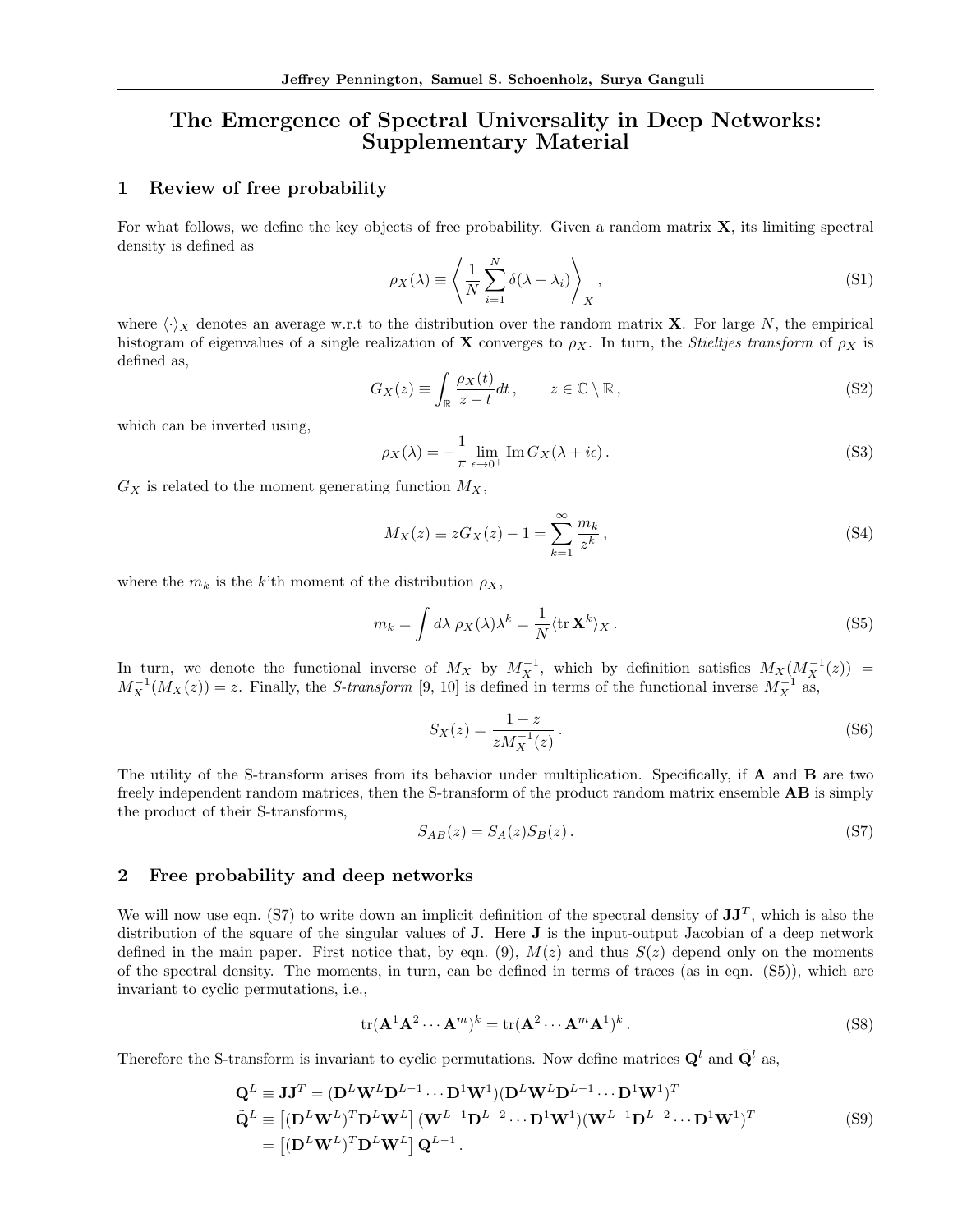Now  $\mathbf{Q}^L$  and  $\tilde{\mathbf{Q}}^L$  are related by a cyclic permutation. Therefore the above argument shows that their Stransforms are equal, i.e.  $S_{Q_L} = S_{\tilde{Q}_L}$ . Furthermore  $(\mathbf{D}^L \mathbf{W}^L)^T \mathbf{D}^L \mathbf{W}^L$  and  $(\mathbf{D}^L)^2 (\mathbf{W}^L)^T \mathbf{W}^L$  are related by a cyclic permutation, implying their S-transforms are also equal. Then a recursive application of eqn. (S7) and cyclic invariance of S-transforms implies that,

$$
S_{JJ^T} = S_{Q_L} = S_{(D^L)^2} S_{(W^L)^T W^L} S_{Q^{L-1}} = \prod_{l=1}^{L} S_{(D^l)^2} S_{(W^l)^T W^l} = S_{D^2}^L S_{W^T W}^L
$$
(S10)

where the last equality follows if each term in the Jacobian product identically distributed.

Given the expression for  $S_{JJ}$ <sup> $\tau$ </sup>, a simple procedure recovers the density of singular values of **J**:

- 1. Use eqn. (S6) to obtain the moment generating function  $M_{JJ}r(z)$
- 2. Use eqn. (9) to obtain the Stieltjes transform  $G_{JJ}r(z)$
- 3. Use eqn. (S3) to obtain the spectral density  $\rho_{JJ}(\lambda)$
- 4. Use the relation  $\lambda = \sigma^2$  to obtain the density of singular values of *J*.

So in order to compute the distribution of singular values of of *J*, all that remains is to compute the S-transforms of  $W<sup>T</sup>W$  and of  $D<sup>2</sup>$ . We will attack this problem for specific activation functions and matrix ensembles in the following sections.

#### 3 Derivation of master equations for the spectrum of the Jacobian

To derive the master equation, we first insert (S6), for  $X = D^2$ , into (S10) to obtain

$$
S_{JJ^{T}} = S_{W^{T}W}^{L} \left(\frac{1+z}{z}\right)^{L} \left(M_{D^{2}}^{-1}\right)^{-L} .
$$

Then we find  $M_{JJ^T}^{-1} = (1 + z)(zS_{J^TJ})^{-1}$  by inverting (S6), which combined with the above equation yields

$$
M_{JJ^T}^{-1} = S_{W^TW}^{-L} \left(\frac{1+z}{z}\right)^{1-L} \left(M_{D^2}^{-1}\right)^L.
$$

Then solving for  $M_{D^2}^{-1}$  yields

$$
M_{D^2}^{-1} = \left( M_{JJ^T}^{-1} S_{W^T W}^L \left( \frac{1+z}{z} \right)^{L-1} \right)^{\frac{1}{L}}.
$$

Applying  $M_{D^2}$  to both sides gives,

$$
z = M_{D^2}\left( \left(M_{JJ^T}^{-1} S_{W^TW}^L(z) \left(\frac{1+z}{z}\right)^{L-1}\right)^{\frac{1}{L}} \right).
$$

Finally, evaluating this equation at  $z = M_{JJ}r$  gives our sought after master equation:

$$
M_{JJ^{T}}(z) = M_{D^{2}}\left(z^{\frac{1}{L}} S_{W^{T}W}(M_{JJ^{T}}(z))\left(1 + \frac{1}{M_{JJ^{T}}(z)}\right)^{1 - \frac{1}{L}}\right).
$$
\n(S11)

This is an implicit functional equation for  $M_{J,T}(z)$ , an unknown quantity, in terms of the known functions  $M_{D^2}(z)$  and  $S_{W^TW}(z)$ . Furthermore, by substituting (S4),  $M_{JJ^T} = zG_{JJ^T} - 1$ , into (S11), we also obtain an implicit functional equation for the Stieltjes transform *G* of  $\rho_{JJ}(\lambda)$ ,

$$
zG - 1 = M_{D^2} \left( z^{\frac{1}{L}} S_{W^T W} (zG - 1) \left( \frac{zG}{zG - 1} \right)^{1 - \frac{1}{L}} \right).
$$
 (S12)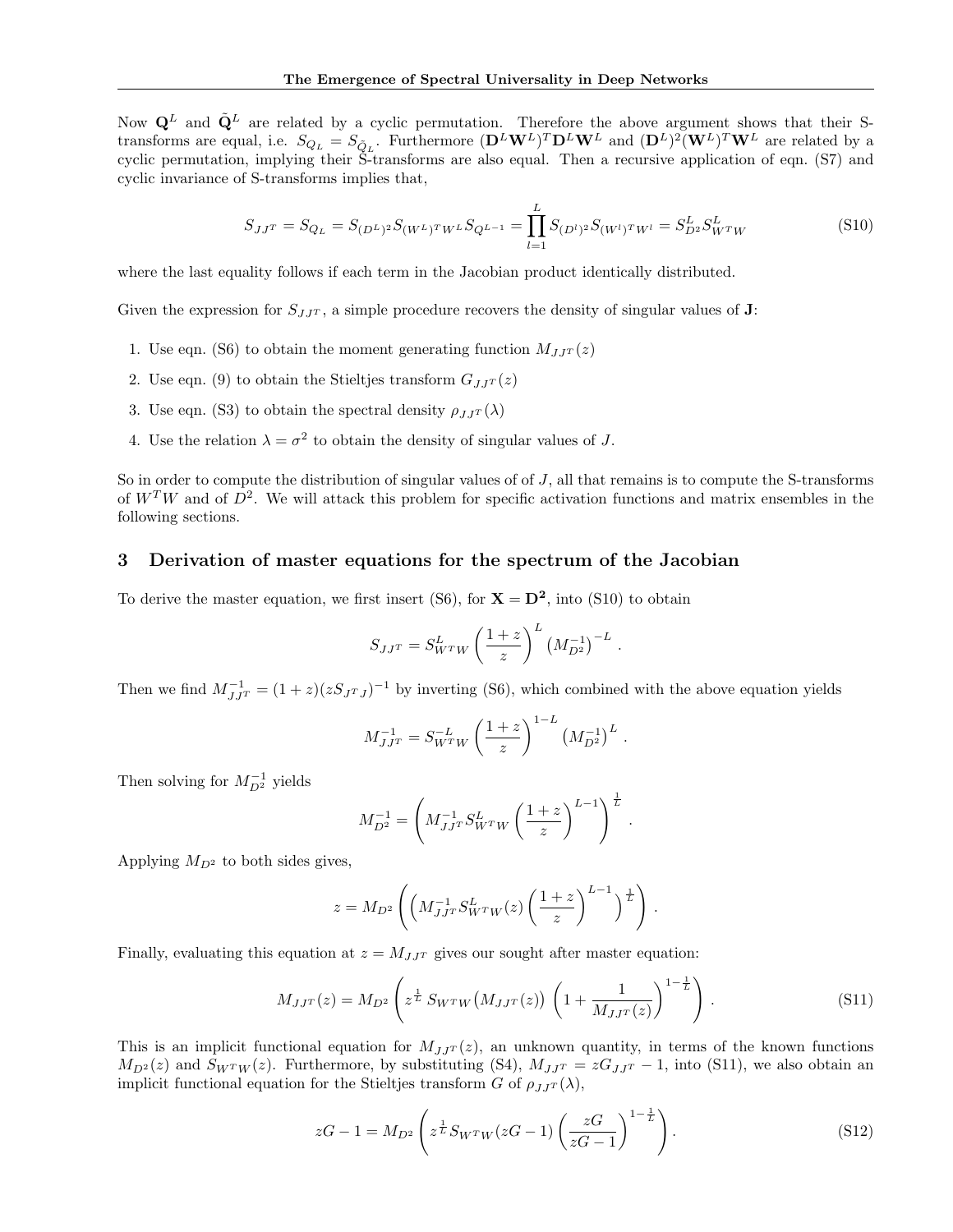## 4 Derivation of Moments of deep spectra

The moments  $m_k$  of the spectrum of  $JJ^T$  are encoded in the moment generating function

$$
M_{JJ^T}(z) \equiv \sum_{k=1}^{\infty} \frac{m_k}{z^k} \,. \tag{S13}
$$

These moments in turn can be computed in terms of the series expansions of  $S_{WTW}$  and  $M_{D^2}$ , which we define as

$$
S_{W^T W}(z) \equiv \sigma_w^{-2} \left( 1 + \sum_{k=1}^{\infty} s_k z^k \right) \tag{S14}
$$

$$
M_{D^2}(z) \equiv \qquad \sum_{k=1}^{\infty} \frac{\mu_k}{z^k} \,, \tag{S15}
$$

where the moments  $\mu_k$  of  $\mathbf{D}^2$  are given by,

$$
\mu_k = \int \mathcal{D}h \; \phi'(\sqrt{q^*}h)^{2k} \,. \tag{S16}
$$

We can substitute these moment expansions into (S11) to obtain equations for the unknown moments  $m_k$  of the spectrum of  $JJ^T$ , in terms of the known moments  $\mu_k$  and  $s_k$ . We can solve for the low order moments by expanding (S11) in powers of  $z^{-1}$ . By equating the coefficients of  $z^{-1}$  and  $z^{-2}$ , we obtain the following equations for  $m_1$  and  $m_2$ ,

$$
m_1 = \sigma_w^2 \mu_1 m_1^{1 - \frac{1}{L}}
$$
  
\n
$$
m_2 = \sigma_w^4 \mu_2 m_1^{2 - \frac{2}{L}}
$$
  
\n
$$
+ \sigma_w^2 \mu_1 m_1^{2 - \frac{1}{L}} \left( \left( \frac{m_2}{m_1^2} - 1 \right) \left( 1 - \frac{1}{L} \right) - s_1 \right).
$$
\n(S17)

Solving for *m*<sup>1</sup> and *m*<sup>2</sup> yields,

$$
m_1 = (\sigma_w^2 \mu_1)^L
$$
  
\n
$$
m_2 = (\sigma_w^2 \mu_1)^{2L} L \left(\frac{\mu_2}{\mu_1^2} + \frac{1}{L} - 1 - s_1\right).
$$
\n(S18)

#### 5 Transforms of Nonlinearities

Here we compute the moment generating functions  $M_{D^2}(z)$  for various choices of the nonlinearity  $\phi$ , some of which are displayed in Table 1 of the main paper.

5.1  $\phi(x) = x$ 

$$
M_{D^2}(z) = \int \mathcal{D}x \frac{1}{z - 1}
$$
  
= 
$$
\frac{1}{z - 1}.
$$
 (S19)

5.2  $\phi(x)=[x]_+$ 

$$
M_{D^2}(z) = \int \mathcal{D}x \frac{\theta(x)^2}{z - \theta(x)^2} = \frac{1}{2} \int \mathcal{D}x \frac{1}{z - 1} = \frac{1}{2} \frac{1}{z - 1} .
$$
 (S20)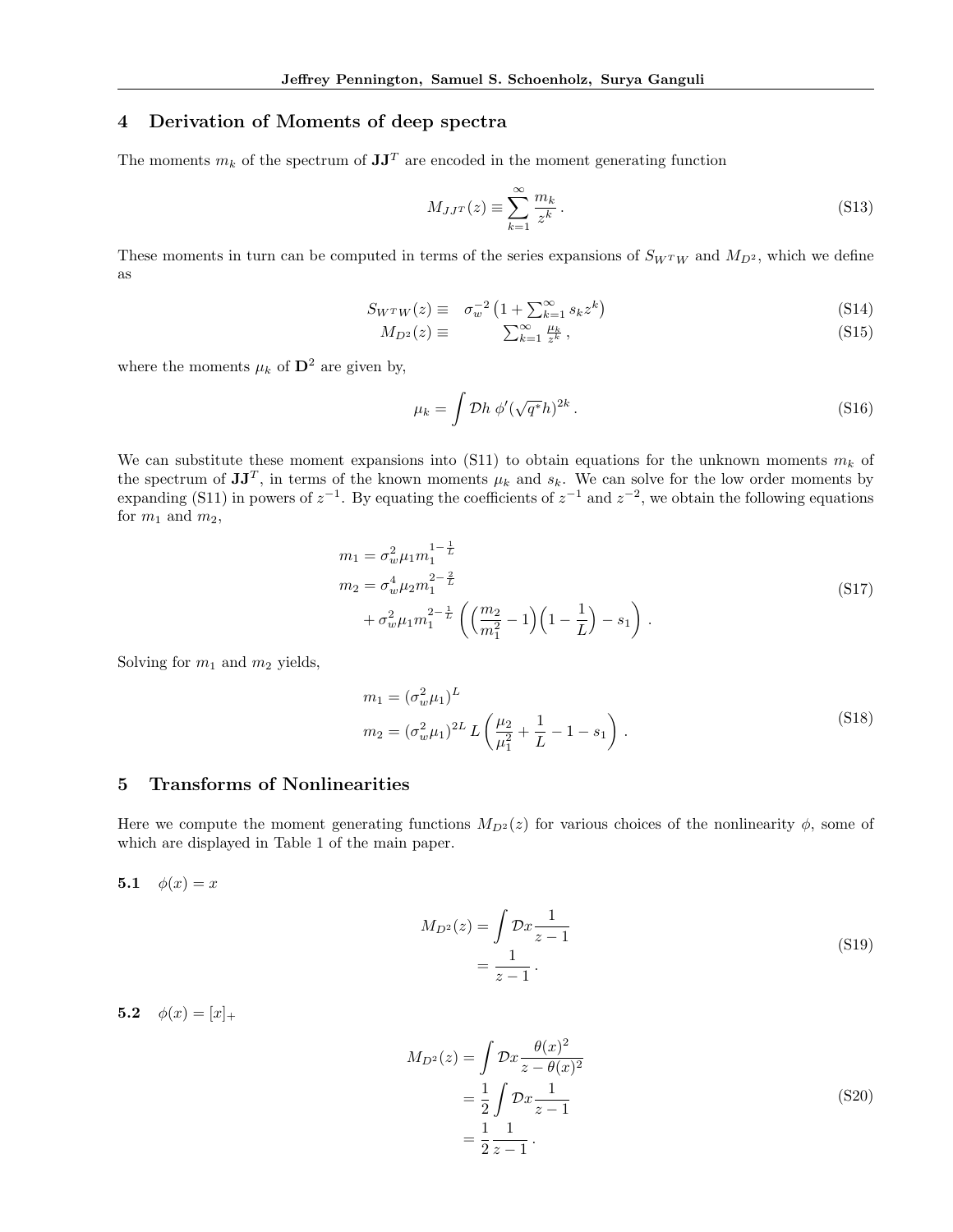5.3  $\phi(x) = \text{htanh}(x)$ 

$$
M_{D^2}(z) = \int \mathcal{D}x \frac{\theta(1 - q_* x)^2}{z - \theta(1 + q_* x)^2}
$$
  
= erf $\left(\frac{1}{\sqrt{2}q_*}\right) \int \mathcal{D}x \frac{1}{z - 1}$   
= erf $\left(\frac{1}{\sqrt{2}q_*}\right) \frac{1}{z - 1}$ . (S21)

5.4  $\phi(x)=[x]_+ + \alpha[-x]_+$ 

$$
M_{D^2}(z) = \int \mathcal{D}x \frac{\phi'(q_*x)^2}{z - \phi'(q_*x)^2}
$$
  
= 
$$
\frac{1}{2(z-1)} + \frac{1}{2(z/\alpha^2 - 1)}.
$$
 (S22)

**5.5**  $\phi(x) = \text{erf}(\frac{\sqrt{\pi}}{2}x)$ 

$$
M_{D^2}(z) = \int \mathcal{D}x \frac{\phi'(q_* x)^2}{z - \phi'(q_* x)^2}
$$
  
= 
$$
\sum_{k=1}^{\infty} z^{-k} \int \mathcal{D}x e^{-\frac{1}{2}\pi k q_*^2 x^2}
$$
  
= 
$$
\sum_{k=1}^{\infty} \frac{1}{z^k \sqrt{1 + \pi k q_*^2}}
$$
  
= 
$$
\frac{1}{\sqrt{\pi} q_* z} \Phi\left(\frac{1}{z}, \frac{1}{2}, 1 + \frac{1}{\pi q_*^2}\right),
$$
 (S23)

where  $\Phi$  is the special function known as the Lerch transcendent.

$$
\phi(x) = \frac{2}{\pi} \arctan(\frac{\pi}{2}x)
$$
  
\n
$$
M_{D^2}(z) = \int \mathcal{D}x \frac{\phi'(q_* x)^2}{z - \phi'(q_* x)^2}
$$
  
\n
$$
= \int \mathcal{D}x \frac{16}{(4 + \pi^2 q_*^2 x^2)^2 z + 16}
$$
  
\n
$$
= -\frac{\sqrt{2}}{\pi^{3/2} q_*^2 \sqrt{z}} \left(\frac{e^{\frac{z_+}{2}}}{\sqrt{z_+}} \operatorname{erfc}\left(\sqrt{\frac{z_+}{2}}\right) - \frac{e^{\frac{z_-}{2}}}{\sqrt{z_-}} \operatorname{erfc}\left(\sqrt{\frac{z_-}{2}}\right)\right),
$$

where,

 $5.6$ 

$$
z_{\pm} = \frac{4(\sqrt{z} \pm 1)}{\pi^2 q_*^2 \sqrt{z}}.
$$
 (S25)

(S24)

# 6 Transforms of Weights

First consider the case of an orthogonal random matrix satisfying  $\mathbf{W}^{\mathbf{T}}\mathbf{W} = \mathbf{I}$ . Then

$$
\rho_{WTW}(\lambda) = \delta(\lambda - 1) \nG_{WTW}(z) = (z - 1)^{-1} \nM_{W^{T}W}(z) = (z - 1)^{-1} \nM_{W^{T}W}(z) = (1 + z)/z \nS_{WTW}(z) = 1.
$$
\n(S26)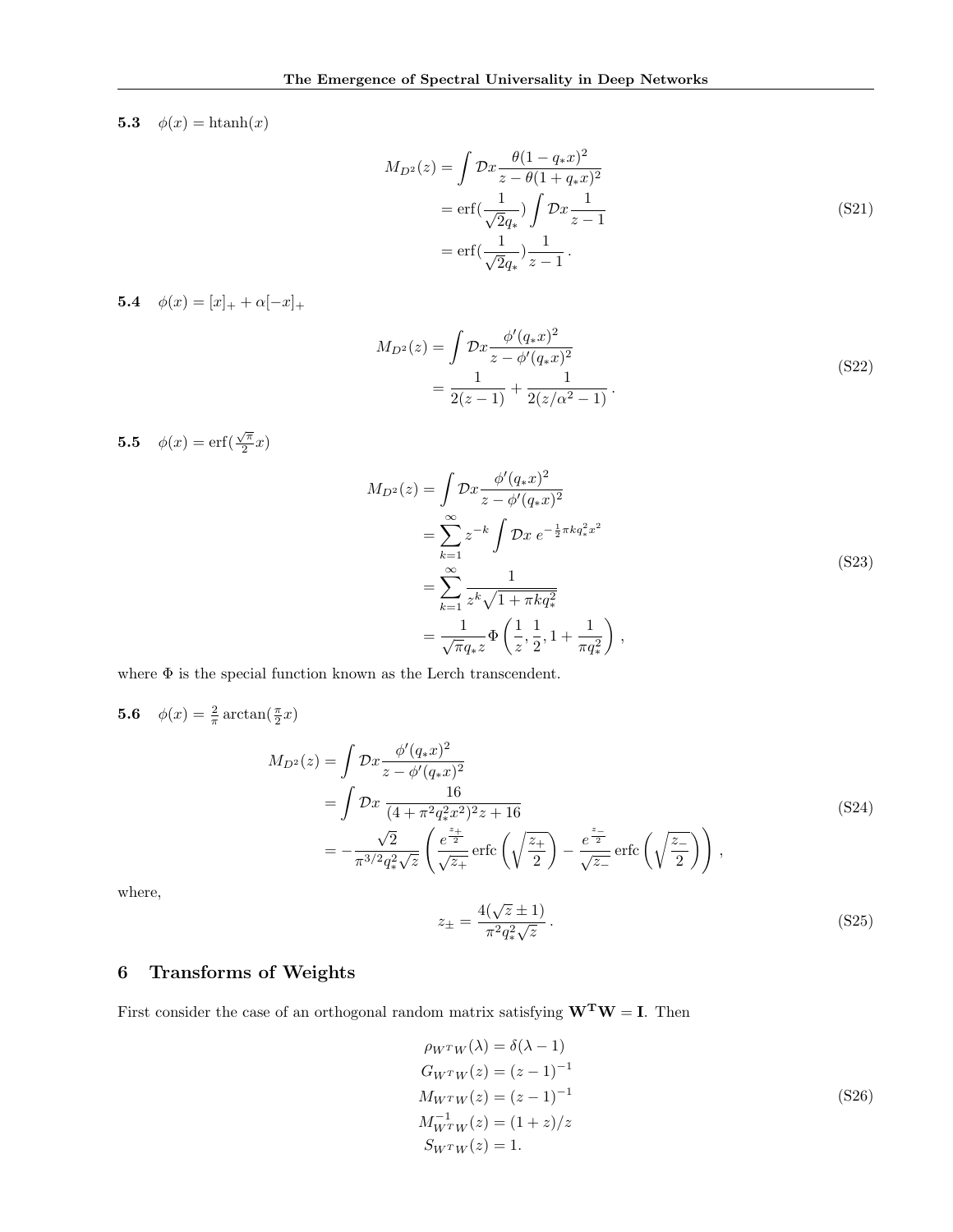The case of a random Gaussian random matrix **W** with zero mean, variance  $\frac{1}{N}$  entries is more complex, but well known:

$$
\rho_{W^TW}(\lambda) = (2\pi)^{-1}\sqrt{4-\lambda} \quad \text{for } \lambda \in [0, 4]
$$
  
\n
$$
G_{W^TW}(z) = \frac{1}{2} \left( 1 - \sqrt{\frac{z-4}{2}} \right)
$$
  
\n
$$
M_{W^TW}(z) = \frac{1}{2} (z - \sqrt{z(z-4)} - 2)
$$
  
\n
$$
M_{W^TW}^{-1}(z) = (1+z)^2/z
$$
  
\n
$$
S_{W^TW}(z) = (1+z)^{-1}.
$$
\n(S27)

Furthermore, by scaling  $W \to \sigma_w W$ , the S-transform scales as  $S_{W^T W} \to \sigma_w^{-2} S_{W^T W}$ , yielding the S-transforms in Table 1.

Table 1: Transforms of weights

| Random Matrix <b>W</b>   $S_{W^TW}(z)$ |                           |  |
|----------------------------------------|---------------------------|--|
| Scaled Orthogonal<br>Scaled Gaussian   | $\sigma_w^{-2}(1+z)^{-1}$ |  |

## 7 Universality class of orthogonal Hard Tanh networks

We consider hard tanh with orthogonal weights. The moment generating function is,

$$
M_{D^2} = \text{erf}\left(\frac{1}{\sqrt{2q^*}}\right) \frac{1}{z - 1},\tag{S28}
$$

so that

$$
\frac{\mu_2}{\mu_1^2} = \frac{1}{\text{erf}\left(\frac{1}{\sqrt{2q^*}}\right)} \quad \text{and} \quad g = \frac{1}{\sqrt{\mu_1}} = \frac{1}{\text{erf}\left(\frac{1}{\sqrt{2q^*}}\right)}\,. \tag{S29}
$$

Also we have,

$$
\sigma_{JJ^T}^2 = L\left(\frac{1}{\text{erf}\left(\frac{1}{\sqrt{2q^*}}\right)} - 1\right) \quad \Rightarrow \quad q_*(L) = \frac{1}{\sqrt{2\,\text{erf}^{-1}\left(\frac{L}{L+\sigma_0^2}\right)}}\,. \tag{S30}
$$

if we wish to scale  $q^*$  with depth *L* so as to achieve a depth independent constant variance  $\sigma_{JJ^T}^2 = \sigma_0^2$  as  $L \to \infty$ . This expression for  $q^*$  gives,

$$
M_{D^2} = \frac{L}{L + \sigma_0^2} \frac{1}{z - 1} \quad \text{and} \quad \mu_1 = \frac{L}{L + \sigma_0^2},\tag{S31}
$$

so that,

$$
S_{JJ^T} = S_{D^2} = (\mu_1 \frac{1+z}{zM_{D^2}^{-1}})^L = \left(\frac{L(1+z)}{L(1+z) + z\sigma_0^2}\right)^L = \left(1 + \frac{z\sigma_0^2}{L(1+z)}\right)^{-L}.
$$
 (S32)

The large depth limit gives,

$$
S_{JJ^T} = e^{-\frac{z\sigma_0^2}{(1+z)}}.
$$
\n(S33)

Solving for  $G(z)$  gives,

$$
G(z) = \frac{1}{z} \frac{1}{1 + W(\frac{-\sigma_0}{z})/\sigma_0^2},
$$
\n(S34)

where *W* is the standard Lambert-W function, or product log. The derivative of this function has double poles at,

$$
\lambda_0 = 0, \quad \lambda_2 = e^{\sigma_0^2}, \tag{S35}
$$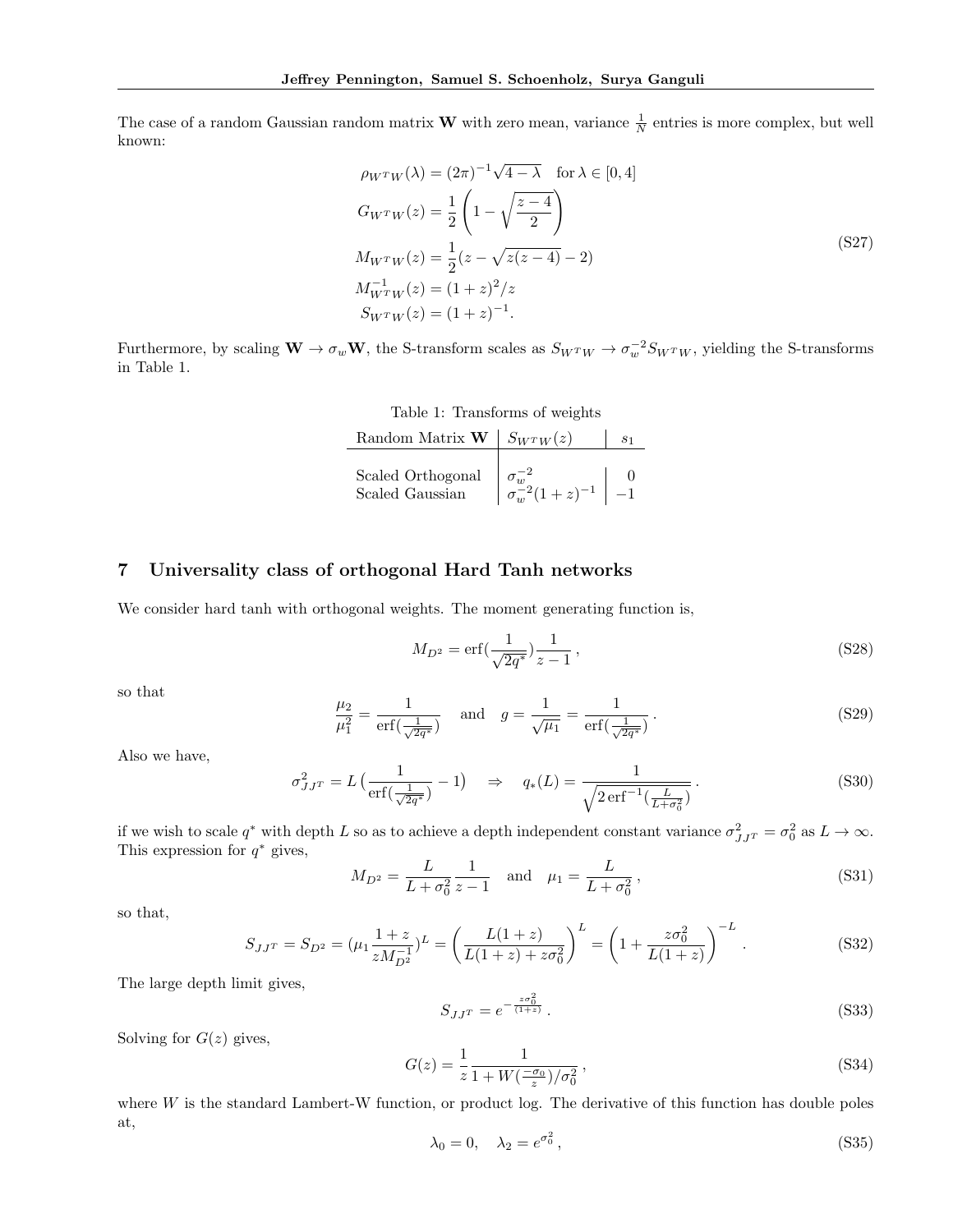which are locations where the spectral density diverges. There is also a single pole at,

$$
\lambda_1 = \sigma_0^2 e \,, \tag{S36}
$$

which is the maximum value of the bulk of the density.

#### 8 Universality class of orthogonal erf networks

Consider  $\phi(x) = \sqrt{\frac{\pi}{2}} \operatorname{erf}(\frac{x}{\sqrt{2}})$ , which has been scaled so that  $\phi'(0) = 1$  and  $\phi'''(0) = -1$ . The  $\mu_k$  are given by,

$$
\mu_k = \frac{1}{\sqrt{1 + 2kq^*}}
$$
\n(S37)

so that

$$
\sigma_{JJ^T}^2 = L\left(\frac{1+2q^*}{\sqrt{1+4q^*}}-1\right). \tag{S38}
$$

If we wish to scale  $q^*$  with depth *L* so as to achieve a depth independent constant variance  $\sigma_{JJ^T}^2 = \sigma_0^2$  as  $L \to \infty$ , then we can choose

$$
q^*(L) = \left(\frac{\sigma_0^2}{L} + \frac{\sigma_0^4}{2L^2} + \left(\frac{\sigma_0}{2L} + \frac{\sigma_0^3}{2L^2}\right)\sqrt{2L + \sigma_0^2}\right)^{1/4}.
$$
 (S39)

Since we also assume the network is critical, we also have that,

$$
\sigma_w^2 = (1 + 2q^*)^{\frac{1}{4}}.
$$
\n<sup>(S40)</sup>

To illustrate universality, we next consider an arbitrary activation function, and assume that it has a Taylor expansion around 0. This allows us to expand the  $\mu_k$ . First we write,

$$
\phi(x) = \sum_{k=0}^{\infty} \phi_k x^k , \qquad (S41)
$$

We will need  $\phi_1 \neq 0$ . First we will assume that  $\phi_2 \neq 0$ . Using this expansion we can write,

$$
\mu_k = \phi_1^{2k} \left( 1 + k \left( (2k - 1) \frac{\phi_2^2}{\phi_1^2} + \frac{\phi_3}{\phi_1} \right) q_*^2 + \mathcal{O}(q_*^4) \right) . \tag{S42}
$$

We also have

$$
S_{JJ^{T}} = \left(\mu_1 \frac{1+z}{zM_{D^2}^{-1}}\right)^L,
$$
\n(S43)

where we have used the fact that the network is critical so that we have  $\mu_1 = g^{-2}$ . Using the Lagrange inversion theorem to expand  $M_{D^2}^{-1}$ , we find that

$$
\mu_1 \frac{1+z}{zM_{D^2}^{-1}} = 1 - 4 \frac{\phi_2^2}{\phi_1^2} z q_*^2 + \mathcal{O}(q_*^4).
$$
 (S44)

Meanwhile,

$$
L = \sigma_0^2 \left(\frac{\mu_2}{\mu_1^2} - 1\right)^{-1},
$$
  
=  $\sigma_0^2 \frac{\phi_1^2}{4\phi_2^2 q_*^2},$  (S45)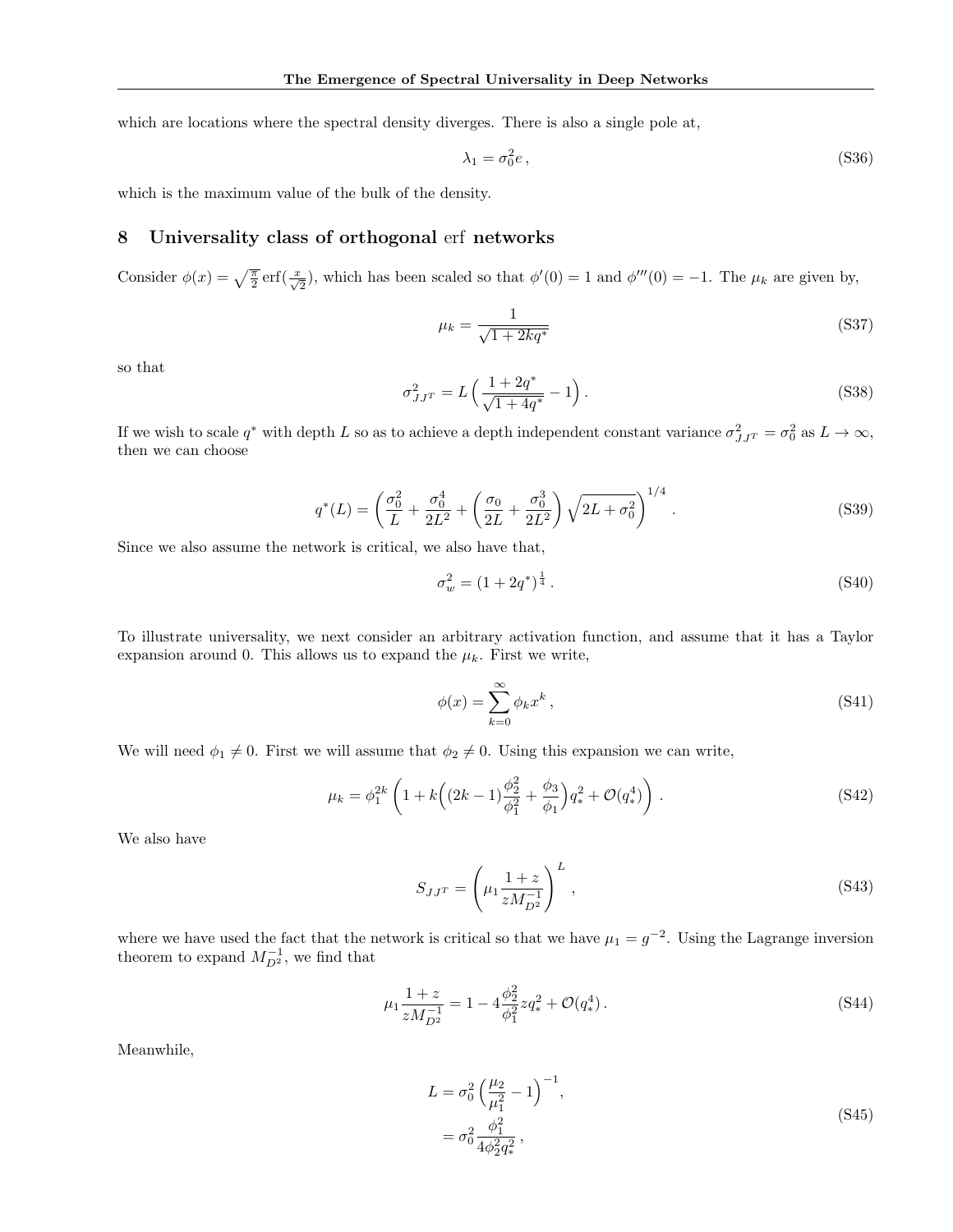so that,

$$
S_{JJ} = \left(\mu_1 \frac{1+z}{zM_{D^2}^{-1}}\right)^L
$$
  
=  $\left(1 - \frac{\sigma_0^2}{L}z\right)^L$   
=  $e^{-\sigma_0^2 z} + \mathcal{O}(L^{-1}),$  (S46)

Next we will assume that  $\phi_2 = 0$  and  $\phi_3 \neq 0^1$ . Using the above expansion we can write,

$$
\mu_k = \phi_1^{2k} \left( 1 + k \frac{\phi_3}{\phi_1} q_*^2 + \mathcal{O}(q_*^4) \right) . \tag{S47}
$$

Also we have,

$$
S_{JJ^T} = \left(\mu_1 \frac{1+z}{zM_{D^2}^{-1}}\right)^L,
$$
\n(S48)

where we have used the fact that the network is critical so that we have  $\mu_1 = \sigma_w^{-2}$ . Using the Lagrange inversion theorem to expand  $M_{D^2}^{-1}$ , we find that

$$
\mu_1 \frac{1+z}{zM_{D^2}^{-1}} = 1 - 2 \frac{\phi_3^2}{\phi_1^2} z q_*^4 + \mathcal{O}(q_*^6).
$$
 (S49)

Meanwhile,

$$
L = \sigma^2 \left(\frac{\mu_2}{\mu_1^2} - 1\right)^{-1},
$$
  
=  $\sigma^2 \frac{\phi_1^2}{2\phi_3^2 q_*^4}$ , (S50)

so that,

$$
S_{JJ^T} = \left(\mu_1 \frac{1+z}{zM_{D^2}^{-1}}\right)^L
$$
  
=  $\left(1 - \frac{\sigma_0^2}{L}z\right)^L$   
=  $e^{-\sigma_0^2 z} + \mathcal{O}(L^{-1}),$  (S51)

establishing a universal limiting S-transform (subject to our assumptions). From this result we can extract the Stieltjes transform and thus the spectral density. The result establishes a universal double scaling limiting spectral distribution.

Next we observe that the Stieltjes transform can be expressed in terms of a generalization of the Lambert -*W* function called the r-Lambert function,  $W_r(z)$ , which is defined by

$$
W_r e^{W_r} + rW_r = z. \t\t(S52)
$$

In terms of this function, the Stieltjes transform is,

$$
G(z) = \frac{W_{-e^{\sigma_0^2} z}(-\sigma_0^2 z e^{\sigma_0^2})}{z \sigma_0^2}.
$$
\n(S53)

<sup>&</sup>lt;sup>1</sup>We suspect these additional assumptions are unnecessary and that the results which follow are valid so long as there exists a *k* for which  $\phi_k \neq 0$ . It would be interesting to prove this.